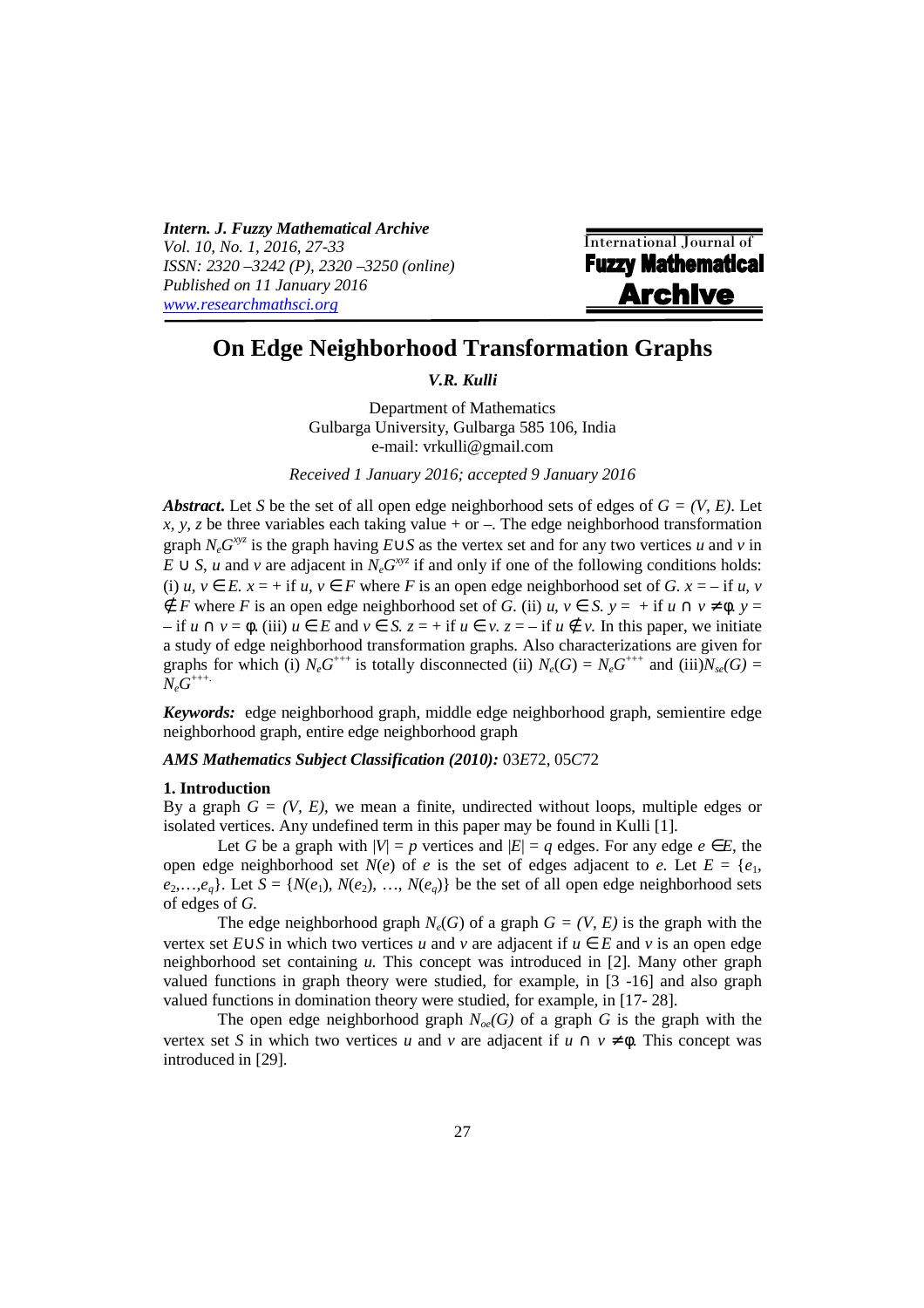#### V.R. Kulli

The common edge neighborhood graph  $N_{c}(\mathcal{G})$  of a graph  $\mathcal{G}$  is the graph having the vertex set E and with two vertices adjacent in  $N_{ce}(G)$  if there exists an open edge neighborhood set in *G* containing them. This concept was introduced in [29].

The middle edge neighborhood graph  $M_{en}(G)$  of a graph  $G = (V, E)$  is the graph with the vertex set *E* ∪ *S* where *S* is the set of all open edge neighborhood sets of *G* and with two vertices *u* and *v* in  $M_{en}(G)$  adjacent if  $u, v \in S$  and  $u \cap v \neq \emptyset$  or  $u \in E$  and *v* is an open edge neighborhood set containing *u.* This concept was introduced by Kulli in [30].

The semientire edge neighborhood graph  $N_{se}(G)$  of a graph  $G = (V, E)$  is the graph with the vertex set *E*∪*S* where *S* is the set of all open edge neighborhood sets of *G*  and with two vertices *u, v* in  $N_{se}(G)$  adjacent if *u, v*  $\in$  *N* where *N* is an open edge neighborhood set in *G* or  $u \in E$  and *v* is an open edge neighborhood set containing *u*. This concept was introduced in [31].

The entire edge neighborhood graph  $N_{ee}(G)$  of a graph  $G = (V, E)$  is the graph with the vertex set *E* ∪ *S* where *S* is the set of all open edge neighborhood sets of *G* with two vertices *u, v* in  $N_{ee}(G)$  adjacent if *u, v*  $\in$  *N* where *N* is an open edge neighborhood set in *G* or *u, v*  $\in$  *S* and *u*  $\cap$  *v*  $\neq$   $\phi$  or *u*  $\in$  *E* and *v* is an open edge neighborhood containing *u*. This concept was introduced by Kulli in [32].

Let  $\overline{G}$  be the complement of  $G$ .

 Recently many new transformation graphs were studied, for example, in [33 - 38]. In this paper, we introduce edge neighborhood transformation graphs.

#### **2. Edge neighborhood transformation graphs**

The entire edge neighborhood graph of a graph inspired us to introduce edge neighborhood transformation graphs. We now define edge neighborhood transformation graphs  $G^{xyz}$  when *x* or *y* or *z* is either + or –.

**Definition 1.** Let  $G = (V, E)$  be a graph. Let S be the set of all open edge neighborhood sets of edges of *G*. Let *x*, *y*, *z* be three variables each taking value + or –. The edge neighborhood transformation graph  $N_e G^{xyz}$  is the graph having  $E \cup S$  as the vertex set and for any two vertices *u* and *v* in  $E \cup S$ , *u* and *v* are adjacent if and only if one of the following conditions holds:

- (i)  $u, v \in E$ .  $x = +$  if  $u, v \in F$  where F is an open edge neighborhood set of G.  $x = -$  if *u*, *v*,  $∈$  *F* where *F* is an open edge neighborhood set of *G*.
- (ii)  $u, v \in S$ ,  $y = +$  if  $u \cap v \neq \phi$ ,  $y = -$  if  $u \cap v = \phi$ .
- (iii)  $u \in E$  and  $v \in S$ .  $z = +$  if  $u \in v$ .  $z = -$  if  $u \notin v$ .

 Using the above edge neighborhood transformation, we find eight distinct edge neighborhood transformation graphs:  $N_eG^{+++}$ ,  $N_eG^{++-}$ ,  $N_eG^{++-}$ ,  $N_eG^{++}$ ,  $N_eG^{+-}$ ,  $N_eG^{+-}$ ,  $N_eG^{--+}, N_eG^{---}.$ 

**Example 2.** In Figure 1, a graph *G*, its edge neighborhood graphs  $N_eG^{+++}$ ,  $N_eG^{--}$ ,  $N_eG^-$ <sup>++</sup>, and  $N_eG^{+--}$  are shown.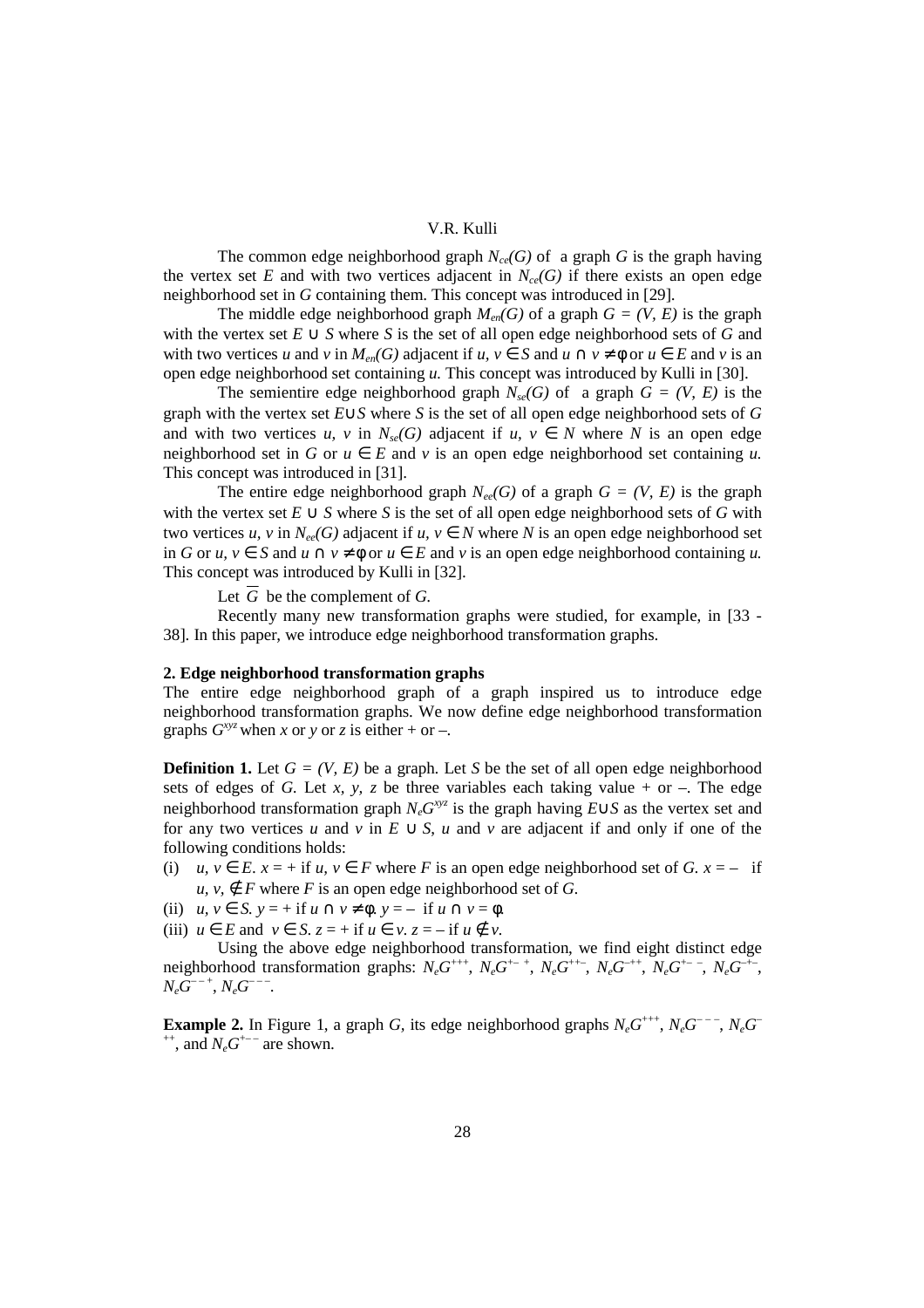



## $3.$  The edge neighborhood transformation graph  $N_eG^{++}$

Among edge neighborhood transformation graphs one is the entire edge neighborhood graph *Nee(G)*. It is easy to see that

**Proposition 4.** For any graph G without isolated vertices,  $N_{ee}(G)=N_eG^{++}$ .

**Remark 5.** For any graph *G* without isolated vertices, the edge neighborhood graph  $N_e(G)$  of *G* is a spanning subgraph of  $N_eG^{++}$ .

**Remark 6.** For any graph *G* without isolated vertices, the middle edge neighborhood graph  $M_{en}(G)$  of G is a spanning subgraph of  $N_eG^{+++}$ .

**Remark 7.** For any graph *G* without isolated vertices, the semientire edge neighborhood graph  $N_{se}(G)$  of G is a spanning subgraph of  $N_eG^{+++}$ .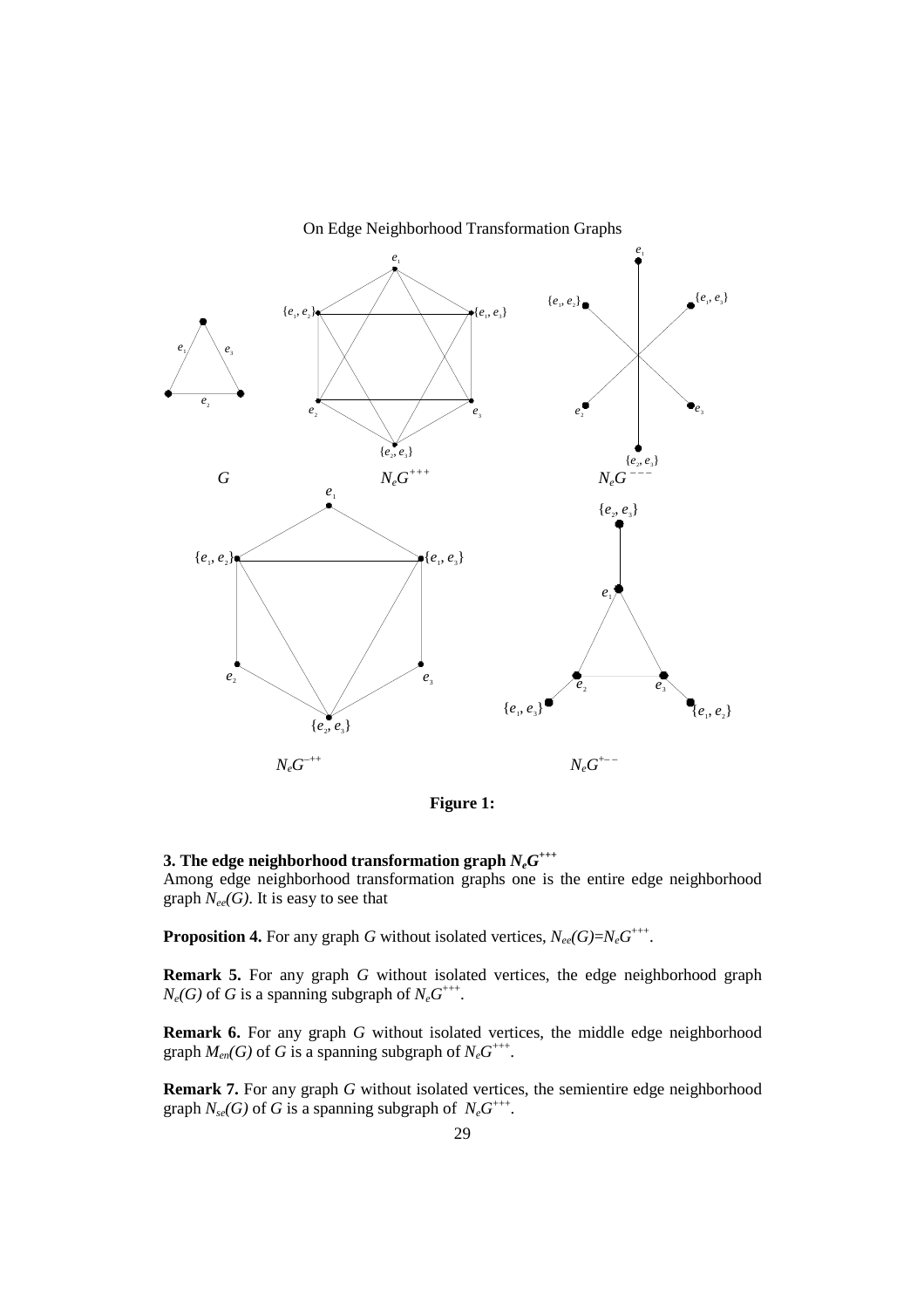#### V.R. Kulli

**Remark 8.** For any graph *G* without isolated vertices, the open edge neighborhood graph  $N_{oe}(G)$  and the common edge neighborhood graph  $N_{ce}(G)$  are vertex and also edge disjoint induced subgraphs of  $N_eG^{++}$ .



**Figure 2:** 

**Remark 9.** Form Figure 1 and Figure 2, we have  $N_eC_3^{+++} = N_eK_{1,3}^{+++}$ . But  $C_3 \neq K_{1,3}$ .

**Theorem 10.**  $N_e G^{+++} = \overline{K}_n$  if and only if  $G = nK_2, n \ge 1$ .

**Proof:** Suppose  $G = nK_2$ ,  $n \ge 1$ . Then each component of G is an edge. Then  $N(e)$  is a null set. Clearly  $N_eG^{+++} = \overline{K}_n$ .

Conversely suppose  $N_e G^{+++} = \overline{K}_n$ . We now prove that  $G = nK_2$ . On the contrary, assume  $G \neq nK_2$ . Then there exists a component of G which has at least 2 edges, say  $uv =$  $e_1$  and  $vw = e_2$ . Then  $N(e_1)$  and  $N(e_2)$  are nonempty open edge neighborhood sets of edges *e*<sub>1</sub> and *e*<sub>2</sub> respectively. Thus  $N_eG^{+++}$  contains an edge. Thus  $N_eG^{+++} \neq \overline{K}_n$ , which is a contradiction. Hence each component of *G* is an edge. Thus  $G = nK_2$ .

Theorem 10 may be written as

**Theorem 11.**  $N_e G^{++}$  is totally disconnected if and only if each component of G is  $K_2$ .

**Theorem 12.**  $N_e G^{+++} = 2mP_2$  if and only if  $G = mP_3$ ,  $m \ge 1$ .

**Proof:** Suppose  $G = mP_3$ . Then each open edge neighborhood set of an edge of G contains exactly one edge. Thus the corresponding vertex of open edge neighborhood set is adjacent with exactly one vertex in  $N_eG^{\dagger++}$ . Since *G* has 2*m* edges, it implies that *G* has 2*m* open edge neighborhood sets. Thus  $N_eG^{+++}$  has 4*m* vertices and the degree of each vertex is one. Thus  $N_eG^{+++} = 2mP_2$ .

Conversely suppose  $N_eG^{++} = 2mP_2$ . We prove that  $G = mP_3$ ,  $m \ge 1$ . On the contrary, assume  $G \neq mP_3$ . We consider the following two cases.

**Case 1.** Suppose  $G = mP_2$ . By Theorem 10,  $N_eG^{+++} = mP_1$ , which is a contradiction.

**Case 2.** Suppose  $G = mG_1$ , where  $G_1$  is a component of G with at least 4 vertices. Then there exists at least one open edge neighborhood set *N* containing two or more edges of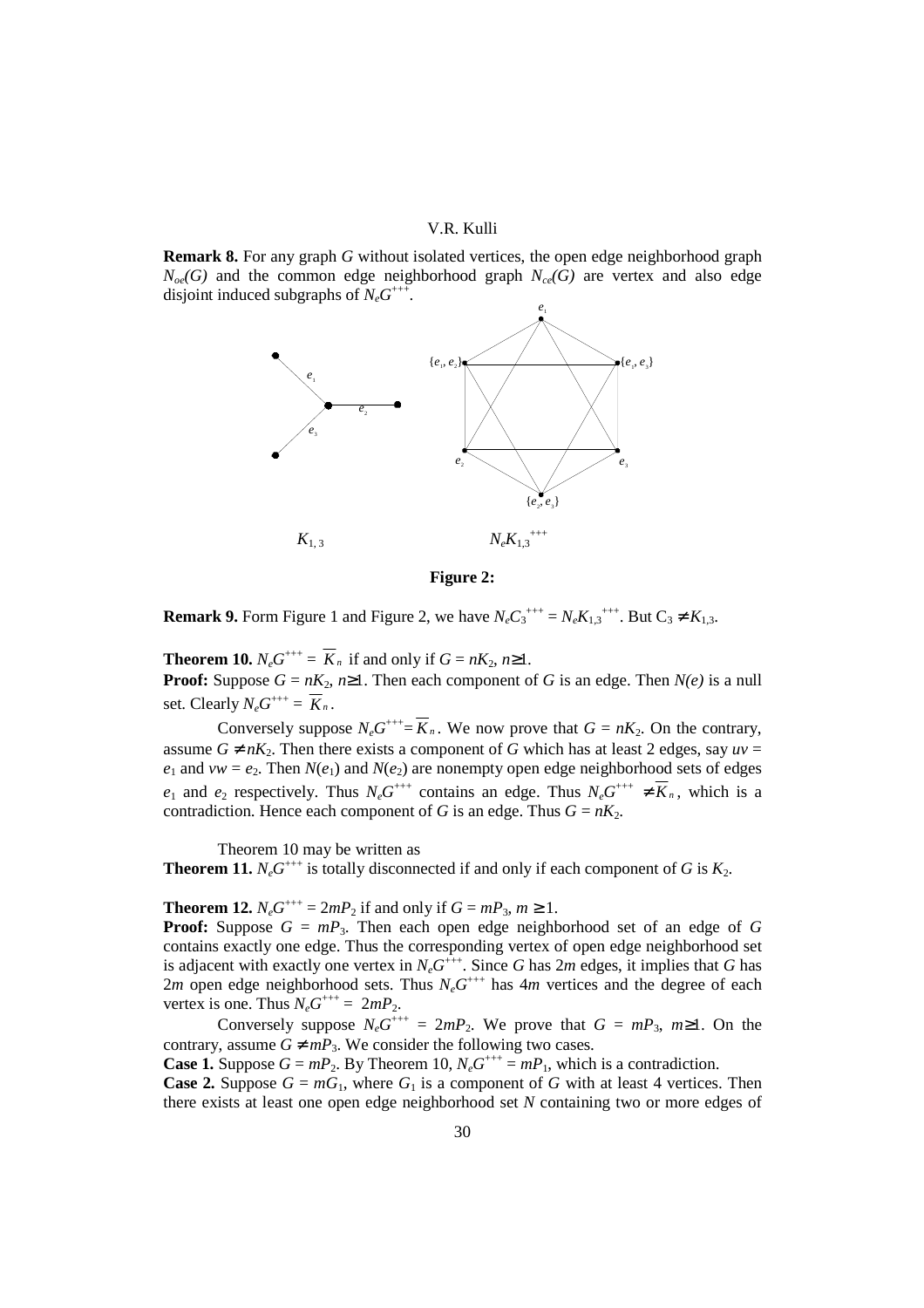#### On Edge Neighborhood Transformation Graphs

*G*. Then *v* together with two edges will form a subgraph  $P_3$  in  $N_eG^{+++}$ , which is a contradiction.

From the above two cases, we conclude that  $G = mP_3$ .

We characterize graphs *G* for which  $N_eG^{+++}=N_e(G)$ . **Theorem 13.** For any graph *G* without isolated vertices and without isolated edges,

$$
N_e(G) \subseteq N_e G^{++}
$$
 (1)

Furthermore, equality in (1) holds if and only if every open edge neighborhood set contains exactly one edge.

**Proof:** By Remark 5, +++ .

We now prove the second part.

 Suppose equality in (1) holds. Assume an open edge neighborhood set of an edge of *G* contains at least two edges, say  $e_1, e_2, \ldots, e_n$ .  $n \ge 2$ . Then the corresponding vertices of  $e_1, e_2,..., e_n$  are not mutually adjacent in  $N_e(G)$ , but they are mutually adjacent in  $N_eG^{++}$ . Hence  $N_e(G) \neq N_eG^{++}$ , which is a contradiction. Thus two or more edges of G are not in the same open edge neighborhood set. This proves that every open edge neighborhood set contains exactly one edge.

 Conversely, suppose every open edge neighborhood set contains exactly one edge. Then every pair of open edge neighborhood sets of *G* are disjoint. Hence the corresponding vertices of open edge neighborhood sets in  $N_eG^{++}$  are not adjacent. Thus  $N_e G^{++} \subseteq N_e(G)$  and since  $N_e(G) \subseteq N_e G^{++}$ , it implies that equality in (1) holds.

**Proposition 14.** If  $G = mP_3$ ,  $m \ge 1$ , then  $N_e(G) = N_e G^{+++}$ . **Proof:** This follows from Theorem 12 and Theorem 13.

Next we characterize graphs *G* for which  $N_eG^{+++} = N_{se}(G)$ .

**Theorem 15:** For any graph *G* without isolated vertices and without isolated edges,

$$
N_{se}(G) \subseteq N_e G^{++}
$$
 (2)

Furthermore, equality in (2) holds if and only if every pair of open edge neighborhood sets of edges of *G* is disjoint.

**Proof:** By Remark 7,  $N_{se}(G) \subseteq N_eG^{++}$ .

We now prove the second part.

Suppose equality in (2) holds. We prove that every pair of open edge neighborhood sets of edges of *G* is disjoint. On the contrary, assume  $N_1, N_2, \ldots, N_k, k \ge 2$ are open edge neighborhood sets of edges of *G* such that  $N_i \cap N_j \neq \emptyset$ ,  $1 \leq i$ ,  $j \leq k$ ,  $i \neq j$ . Then the corresponding vertices of  $N_i$  and  $N_j$  are not adjacent in  $N_{S}$ <sub>*e*</sub> $(G)$  and they are adjacent in  $N_eG^{++}$ . Hence  $N_{se}(G) \neq N_eG^{++}$ , which is a contradiction. Thus every pair of open edge neighborhood sets of *G* is adjacent.

 Conversely suppose every pair of open edge neighborhood sets of *G* is disjoint. Then two vertices corresponding to open edge neighborhood sets cannot be adjacent in  $N_e G^{+++}$ . Hence  $N_e G^{+++} \subseteq N_{se}(G)$  and since  $N_{se}(G) \subseteq N_e G^{+++}$ , it implies that equality in (2) holds.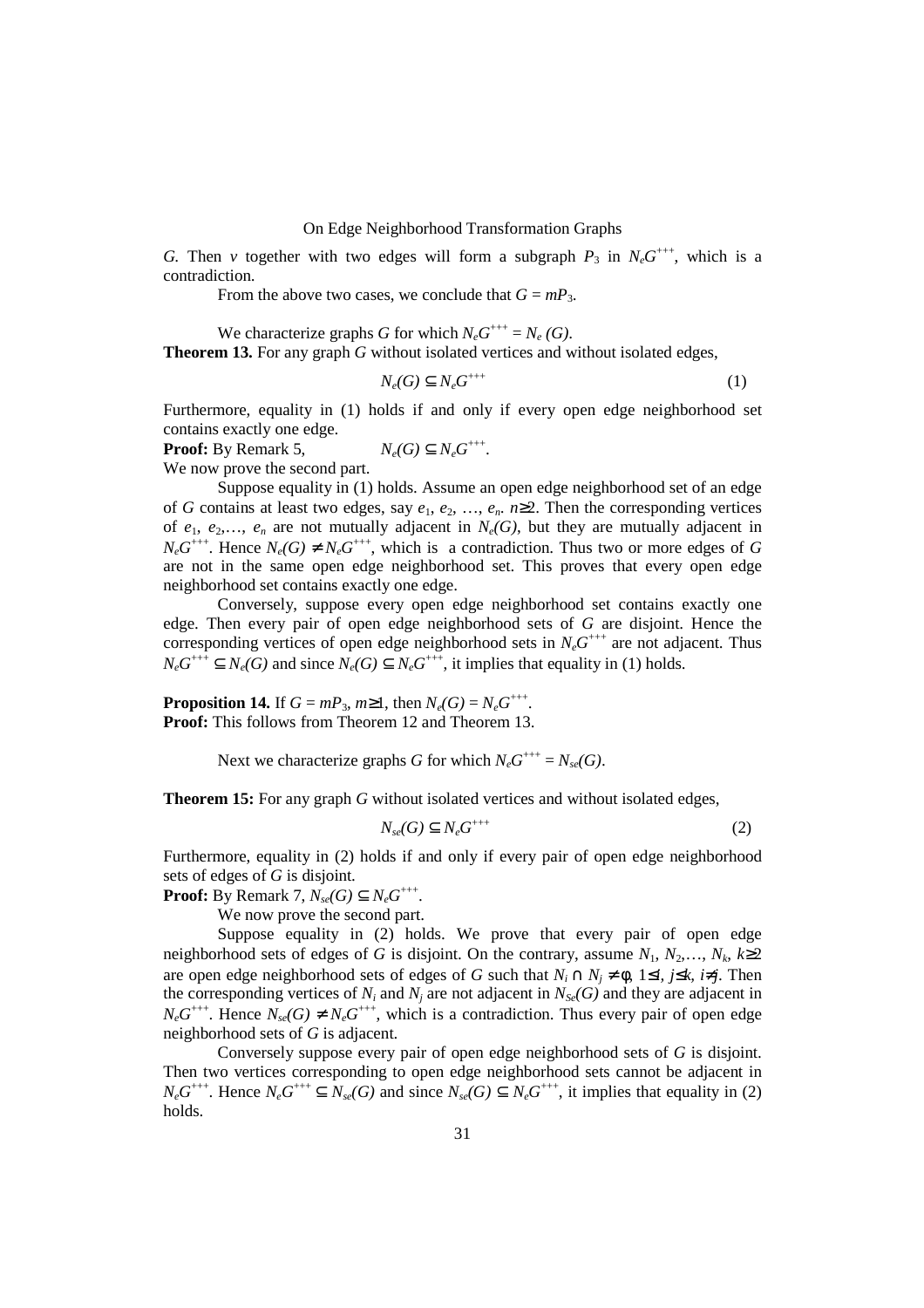## V.R. Kulli

### **REFERENCES**

- 1. V.R.Kulli, *College Graph Theory*, Vishwa International Publications, Gulbarga, India (2012).
- 2. V.R.Kulli, On edge neighborhood graphs, submitted.
- 3. V.R.Kulli, On common edge graphs, *J. Karnatak University Sci.*, 18 (1973) 321-324.
- 4. V.R.Kulli, The block-line forest of a graph, *Journal of Computer and Mathematical Sciences*, 6(4) (2015) 200-205.
- 5. V.R.Kulli, On line block graphs, *International Research Journal of Pure Algebra*, 5(4) 40-44 (2015).
- 6. V.R.Kulli, On full graphs, *Journal of Computer and Mathematical Sciences*, 6(5) 261-267 (2015).
- 7. V.R.Kulli, The semifull graph of a graph, *Annals of Pure and Applied Mathematics*, 10(1) (2015) 99-104.
- 8. V.R.Kulli, On block line graphs, middle line graphs and middle block graphs, *International Research Mathematical Archive*, 6(5) (2015) 80-86.
- 9. V.R.Kulli, On semifull line graphs and semifull block graphs, *Journal of Computer and Mathematical Sciences*, 6(7) (2015) 388-394.
- 10. V.R.Kulli and M.S.Biradar, The middle blict graph of graph, *International Research Journal of Pure Algebra,* 5(7) (2015) 111-117.
- 11. V.R.Kulli, On full line graph and the full block graph of a graph, *International Journal of Mathematical Archive,* 6(8) (2015) 91-95.
- 12. V.R.Kulli and N.S.Annigeri, The ctree and total ctree of a graph *Vijnana Ganga*, 2 (1981) 10-24.
- 13. V.R.Kulli and B.Basavanagoud, On the quasivertex total graph of a graph, *J. Karnatak University Sci.*, 42 (1998) 1-7.
- 14. V.R.Kulli and M.S. Biradar, The point block graph of a graph, *Journal of Computer and Mathematical Sciences*, 5(5) (2014) 476-481.
- 15. V.R.Kulli and K.M.Niranjan, The semi-splitting block graph of a graph, *Journal of Scientific Research*, 2(3) (2010) 485-488.
- 16. V.R.Kulli and N.S. Warad, On the total closed neighbourhood graph of a graph, *J. Discrete Mathematical Sciences and Cryptography*, 4 (2001) 109-114.
- 17. V.R.Kulli, *The edge dominating graph of a graph.* In Advances in Domination Theory I, V.R.Kulli, ed., Vishwa International Publications Gulbarga, India (2012) 127-131.
- 18. V.R.Kulli, The middle edge dominating graph, *Journal of Computer and Mathematical Sciences*, 4(5) (2013) 372-375.
- 19. V.R.Kulli, The entire edge dominating graph, *Acta Ciencia Indica*, 40(4) to appear.
- 20. V.R.Kulli, The common minimal total dominating graph, *J. Discrete Mathematical Sciences and Cryptography*, 17 (2014) 49-54.
- 21. V.R.Kulli, The total dominating graph, *Annals of Pure and Applied Mathematics*, 10(1) (2015) 123-128.
- 22. V.R.Kulli and R.R.Iyer, *The total minimal dominating graph*. In Advances in Domination Theory I, V.R.Kulli., ed., Vishwa International Publications, Gulbarga, India, (2012) 121-126.